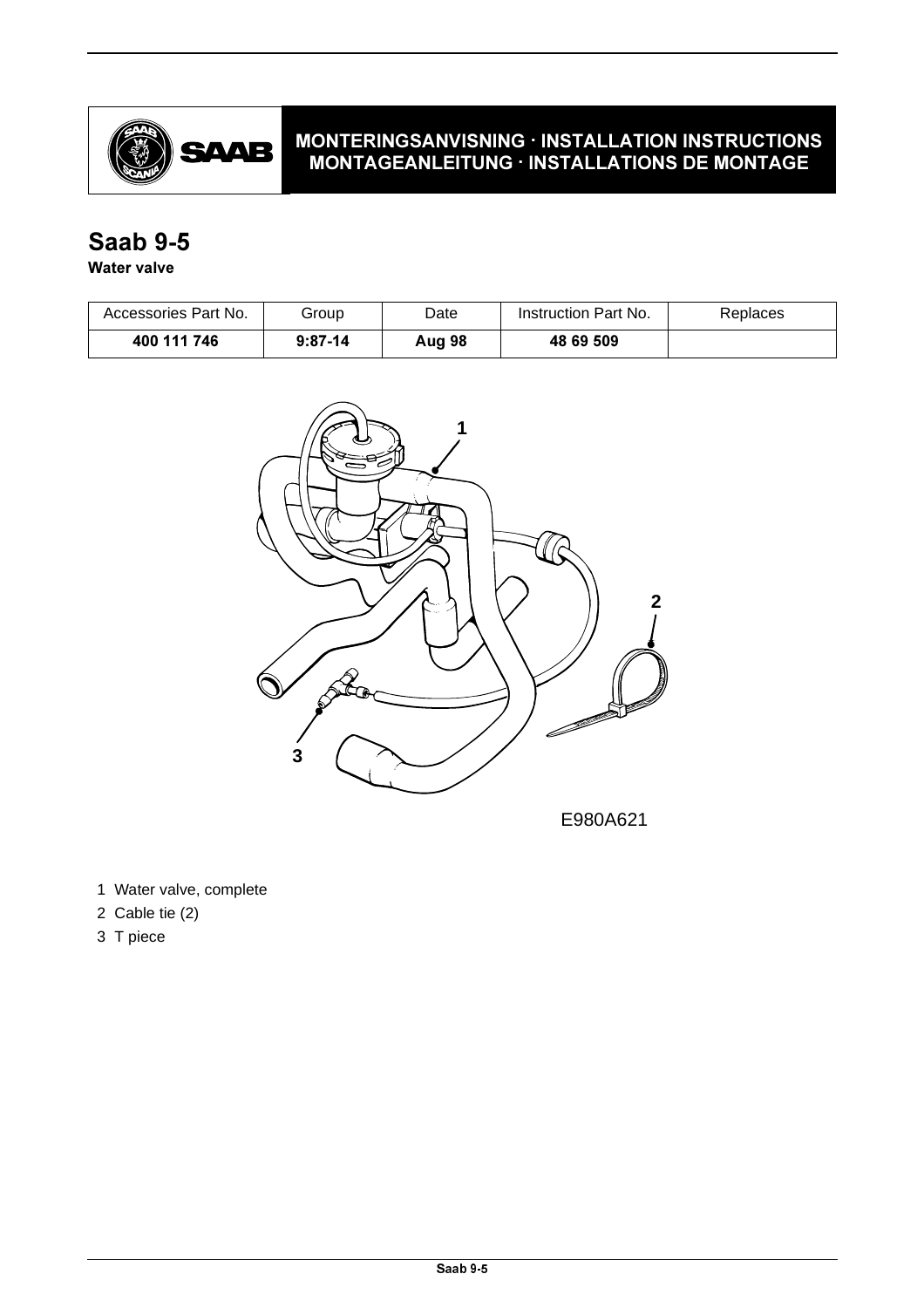

E980A618

- 1 Remove the engine cover.
- 2 Drape protective covers over the wings and remove the expansion tank filler cap.

## $\bigwedge$  WARNING

Take care if the engine is hot. The coolant will also be hot. You could get burnt if you brush against the exhaust manifold.

- 3 Raise the car. Obtain a receptacle for the coolant. Open the drain plug, connect a hose and drain off the coolant.
- 4 Refit the drain plug and lower the car to the floor.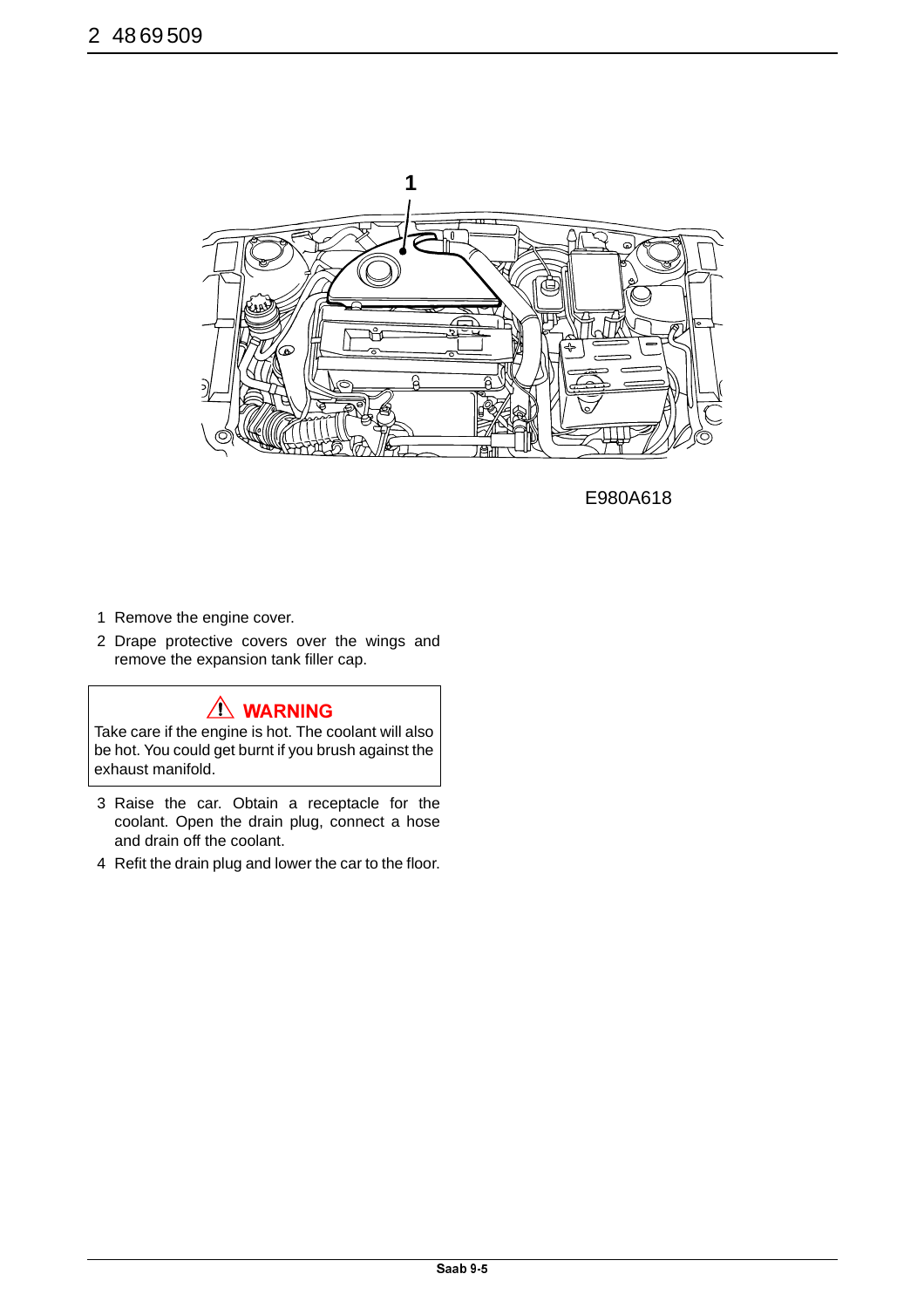



- 5 Remove the cover and separate the engine wiring harness connector. Loosen the bracket holding the connector and bend it aside.
- 6 Snip the cable tie and remove the coolant hoses between the heat exchanger and engine. Transfer the hose clips to the new hoses on the water valve.
- 7 Snip the cable tie securing the water valve's 2 pin connector to the bulkhead wall. Remove the protective cover from the connector.
- 8 Plug in the water valve's connector.
- 9 Position the water valve and connect it to the heat exchanger pipes and the engine.

### **Note**

A little soap solution will make it easier to fit the hoses.